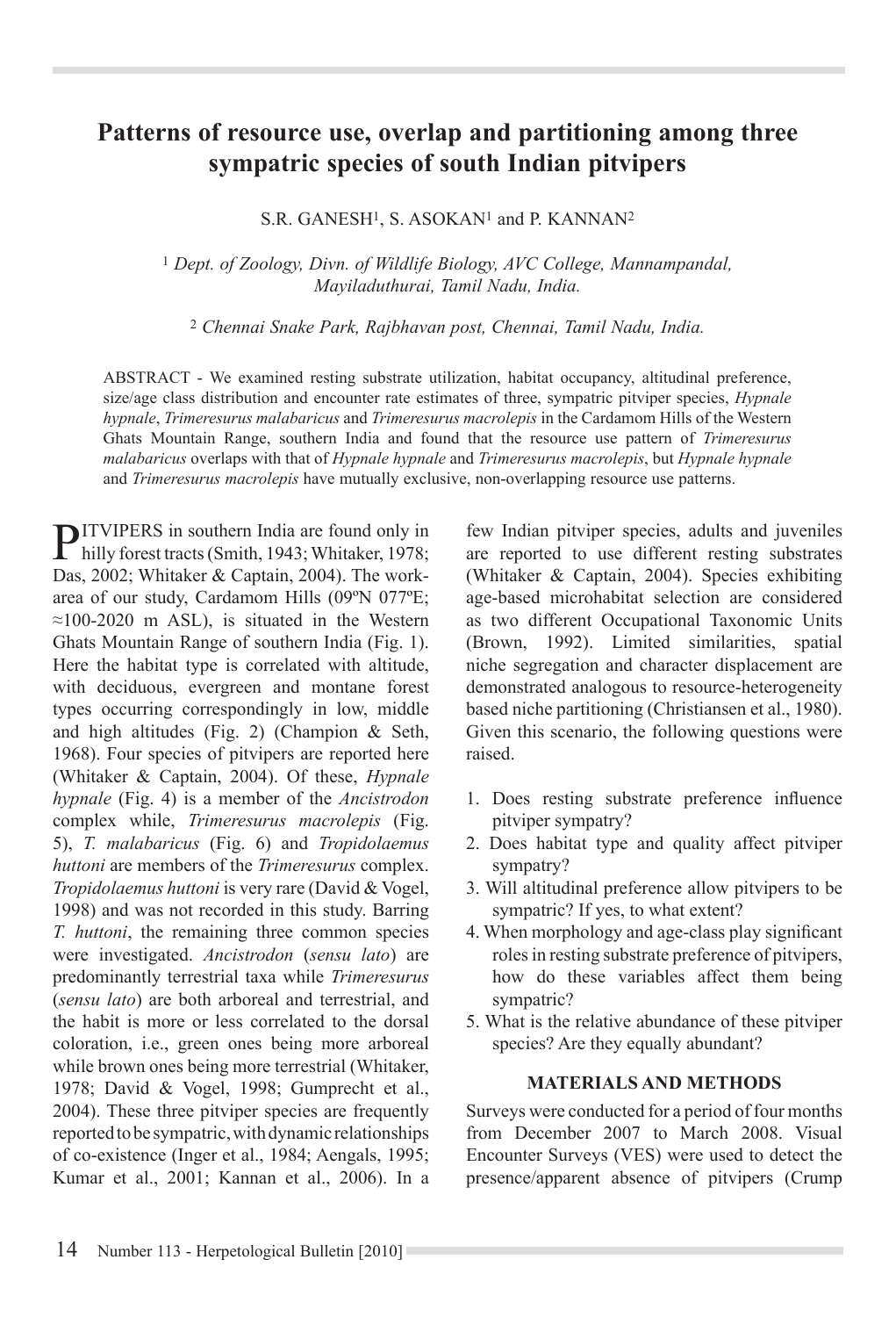

Figure 1. Map of southern India showing the location of the Cardomom Hills.



Figure 2. Evergreen Forest; Natural climax vegetation type.



**Figure 3.** Cultivated tea plantation.



**Figure 4.** *Hypnale hypnale* (Merrem, 1820).



**Figure 5.** *Trimeresurus macrolepis* Beddome, 1862.



**Figure 6.** *Trimeresurus malabaricus* (Jerdon, 1854).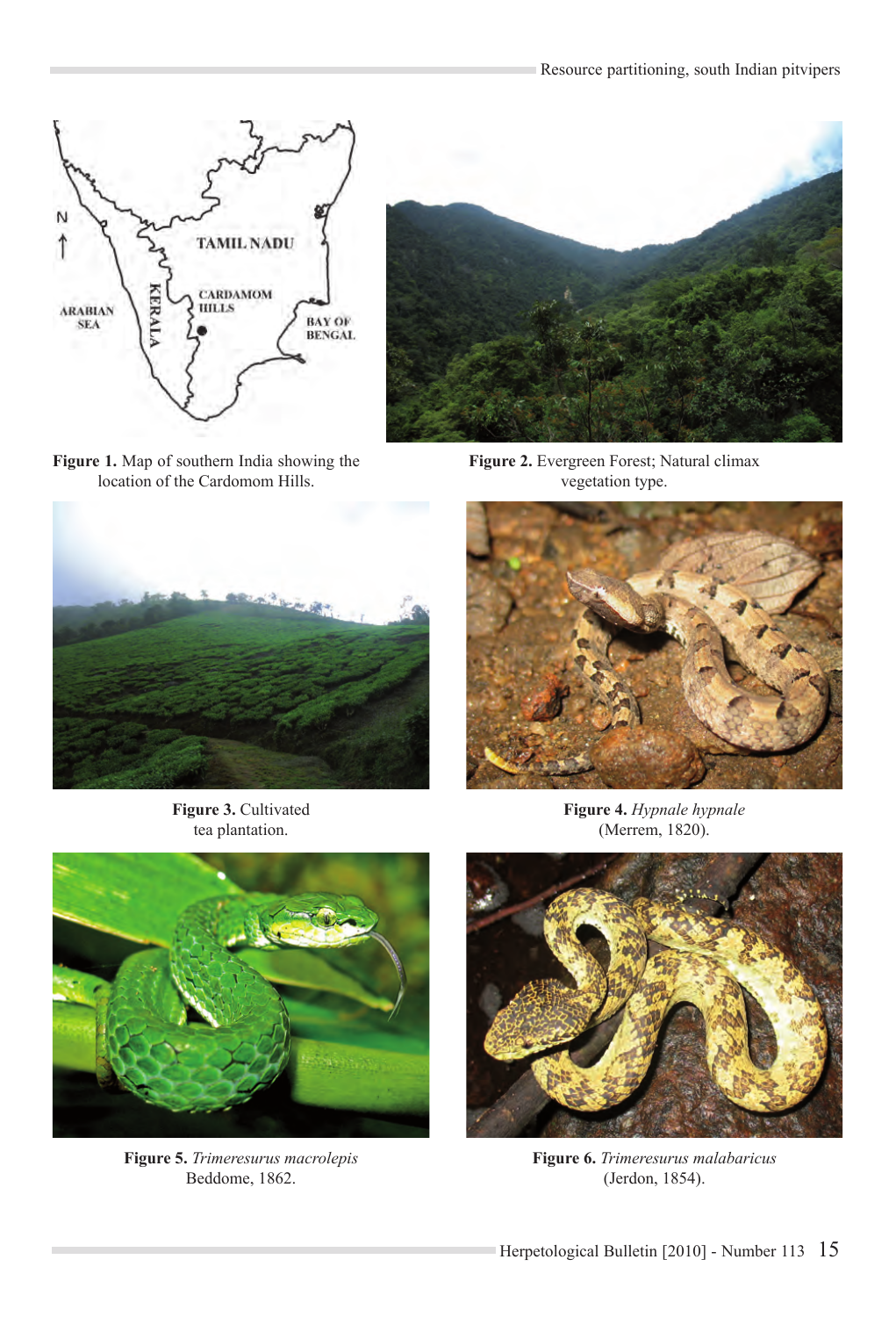& Scott, 1994). Possible resting substrates such as fallen logs, rocks, branches, base of trees, and leaf-litter were examined. Surveys were conducted in both riparian and non-riparian habitats between 9.00 and 13.00 hrs. Transects were of a fixed length, determined using K & R pedometer (L.C. =  $250$ ) m). The forest path transects were 1 km long and the stream transects were 0.5 km long, as streams in Western Ghats harbour twice as much habitat diversity, herpetofaunal diversity and density as non-riparian vegetation (Ganesh et al., 2007). All forest path transects were narrow footpaths, no greater than 1 m width, that were not necessarily in a straight line. Stream transects were small river courses, with maximum stream width no greater than 3 m. The vegetation type classification follows Champion & Seth (1968). The total length of the smallest female was used to determine size/age class (Smith, 1943; Whitaker & Captain, 2004). Altitude was determined using Garmin 12 channel Global Positioning System. Encounter rate was expressed as the ratio of sighting frequency to the total distance surveyed.

#### **RESULTS**

In all, 49 sightings of pityipers were recorded; *Hypnale hypnale* (n = 13), *Trimeresurus malabaricus* (n = 20) and *Trimeresurus macrolepis*  $(n = 16)$ . The values obtained for the selected factors like resting substrate, habitat type, altitudinal range, size/age class and encounter rate estimates are shown in Table 1.

#### **Resting Substrate**

Fallen logs were mostly used by *H. hypnale* (38.4%), rocks were mostly used by *T. malabaricus*

|                 |                                | <i>H.</i> hypnale $(n = 13)$ | <i>T. malabaricus</i> $(n = 20)$ | T. macrolepis $(n = 16)$ |
|-----------------|--------------------------------|------------------------------|----------------------------------|--------------------------|
| <b>Factors</b>  | <b>Variables</b>               |                              |                                  |                          |
| Resting         | Fallen log                     | $5*$ # (38.4%)               | $2*(10\%)$                       | $\boldsymbol{0}$         |
| Substrate       | Rock                           | $2*(15.3\%)$                 | $11*# (55\%)$                    | $\theta$                 |
|                 | <b>Branch</b>                  | $\theta$                     | $5*(25%)$                        | $16*$ # (100%)           |
|                 | Tree base                      | $2*(15.3\%)$                 | $1*(5%)$                         | $\boldsymbol{0}$         |
|                 | Leaf-litter                    | $2*(15.3\%)$                 | $1*(5%)$                         | $\boldsymbol{0}$         |
|                 | Bare ground                    | $2(15.3\%)$                  | $\theta$                         | $\theta$                 |
| Habitat         | Deciduous                      | $6*$ # (46%)                 | $3*(15%)$                        | $\boldsymbol{0}$         |
| Type            | Evergreen                      | $4*(30.7\%)$                 | $13*# (65%)$                     | $\theta$                 |
|                 | Montane                        | $\boldsymbol{0}$             | $\mathbf{0}$                     | $7\# (43.7\%)$           |
|                 | Tea                            | $\theta$                     | $\theta$                         | $2(12.5\%)$              |
|                 | Coffee                         | $3*(23%)$                    | $3*(15%)$                        | $2*(12.5\%)$             |
|                 | Cardamom                       | $\theta$                     | $1*(5%)$                         | $5*(31.2\%)$             |
| Altitude        | 500-800                        | $12*# (92.3%)$               | $3*(15%)$                        | $\boldsymbol{0}$         |
| (m)             | 800-1000                       | $1*(7.7\%)$                  | $13*# (65%)$                     | $\mathbf{0}$             |
|                 | 1000-1300                      | $\boldsymbol{0}$             | $4*(20%)$                        | $4*(25%)$                |
|                 | 1300-1600                      | $\mathbf{0}$                 | $\theta$                         | $12\# (75\%)$            |
| Size/Age        | Sub-adults                     | $4/13$ ; $(31\%)$            | $7/20$ ; $(35\%)$                | $6/16$ ; $(37%)$         |
| Class           | Adults                         | $9/13$ ; (69%)               | $13/20$ ; $(65\%)$               | $10/16$ ; $(63\%)$       |
|                 | Ratio                          | 31:69%                       | 35:65%                           | 37:63%                   |
| Encounter Paths |                                | $10/17=0.58#$                | $6/26=0.23$                      | $13/20=0.65#$            |
| Rate Est.       | <b>Streams</b>                 | $3/8 = 0.38$                 | $14/13=1.07#$                    | $3/10=0.30$              |
| (km)            | Overall enc. rate $13/25=0.52$ |                              | $20/39=0.51$                     | $16/30=0.53$             |

**Table 1.** Values of various selected factors and variables for three species of pityipers. Numbers denote sighting frequency;  $*$  denotes overlap;  $\#$  denotes maximum value.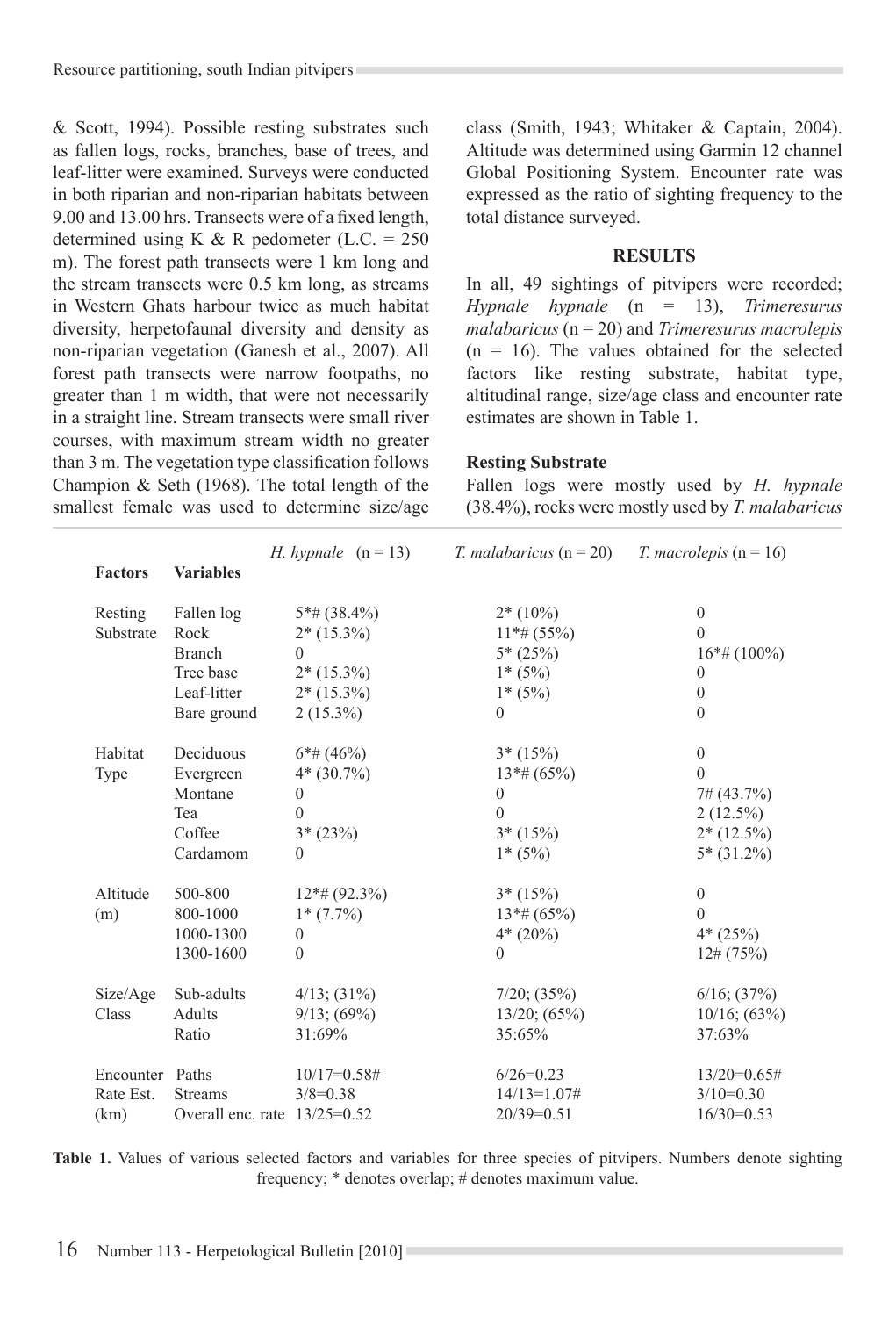(55%) and *T. macrolepis* exclusively used branches (100%). Overlap was observed in the resting substrate usage of *T. malabaricus* with both *H. hypnale* and *T. macrolepis*. But *H. hypnale* and *T. macrolepis* had mutually exclusive resting substrate preferences.

### **Habitat Type**

Sighting frequencies of pitvipers were greater in pristine forests  $(15-65\%)$  than in estates  $(5-31.2\%)$ , regardless of the species or the habitat. Deciduous and evergreen forests were occupied by *H. hypnale* and *T. malabaricus*. Montane forests and tea estates were occupied only by *T. macrolepis* (Figs. 2 and 3). Cardamom estates were occupied by *T. malabaricus* and *T. macrolepis*. Coffee estate was the only habitat occupied by all three species.

### **Altitude**

Overlap was observed between *H. hypnale* and *T. malabaricus* in 500-1000 m and between *T. malabaricus* and *T. macrolepis* in 1000*-*1300 m. But there was no overlap between *H. hypnale* and *T. macrolepis.* Exclusive sightings of *T. macrolepis* were from 1300-1600 m. The altitudinal range where *T. malabaricus* was recorded (500*-*1300 m) also harboured the other two species.

# **Size/Age class**

Juveniles were scarcer (31*-*37%) than adults (63*-* 67%), among all three pitviper species. The least  $f$  if requency of sub-adults (i.e., the highest frequency of adults) was recorded in *H. hypnale*, followed by *T. malabaricus* and *T. macrolepis*. The ratio of sighting frequencies of sub-adults: adults ranged  $from 31-37:63-69%$ 

# **Encounter Rate Estimates**

All the species were uniformly sampled, with proportionately equal number of riparian and non riparian transects surveyed. Total distance walked was comparable with respect to the number of days surveyed for all three species. Number of transects walked for each species differed due to inevitable natural constraints like correlation between habitat type and altitudinal range. Encounter rates were also comparable for all the three species  $(0.52, 0.51)$ and  $0.53$  respectively). Thus, a distance-coverage of two km will yield one pitviper sighting, regardless of species, habitat, elevation and size/age class in this season, in this hill range. The species will depend on the habitat and altitude.

### **DISCUSSION**

*H. hypnale* is predominantly terrestrial as inferred by our study and literature records (Smith, 1943; Whitaker & Captain, 2004). Smith (1943) reported *H. hypnale* resting on shrubs but we did not observe this behaviour. We recorded *T. macrolepis*  only on branches of trees and shrubs. This species is regarded as arboreal and terrestrial (Smith, 1943; Malhotra & Davis, 1991; Whitaker & Captain, 2004). Moreover, those species of pitvipers that are primarily green in colour are said to be arboreal, while the many-coloured species like the Malabar Rock Pitviper (*T. malabaricus*) are said to be terrestrial forms (Whitaker, 1978). T. malabaricus was more frequently sighted in riparian habitats. as inferred by our study. The frequent arboreal tendencies of juvenile *T. malabaricus* has been widely reported (Smith, 1943; Whitaker  $\&$ Captain, 2004). Our observation of all six juveniles and sub-adults on shrubs is strongly supportive to literature.

We sighted *H. hypnale* in deciduous forests, *T. malabaricus* in evergreen forests and *T. macrolepis* in montane forests, the most. Whitaker (1973) and Kumar et al. (2001) stated that montane forests were preferred by *T. macrolepis*. Aengals (1995) and Malhotra & Davis (1991) recorded *T. malabaricus* and *T. macrolepis* from Valparai and Srivilliputhur hills respectively, which are primarily montane forest habitats; while Inger et al. (1984) recorded *H. hypnale* and *T. malabaricus* from Ponmudi, an evergreen forest habitat, and found both species to be more abundant in this habitat than deciduous belts. Kumar et al. (2001) recorded all three species from Anaimalai hills, which has both evergreen and montane forests

Whitaker & Captain (2004) mention the altitudinal range of *H. hypnale* to be 300-600 m. In the present study one individual of  $H$ . hypnale was seen above 800 m. Thus there are good chances for it to occur sympatricly with other higherelevation species. Whitaker & Captain (2004) states that, both *T. macrolepis* and *T. malabaricus*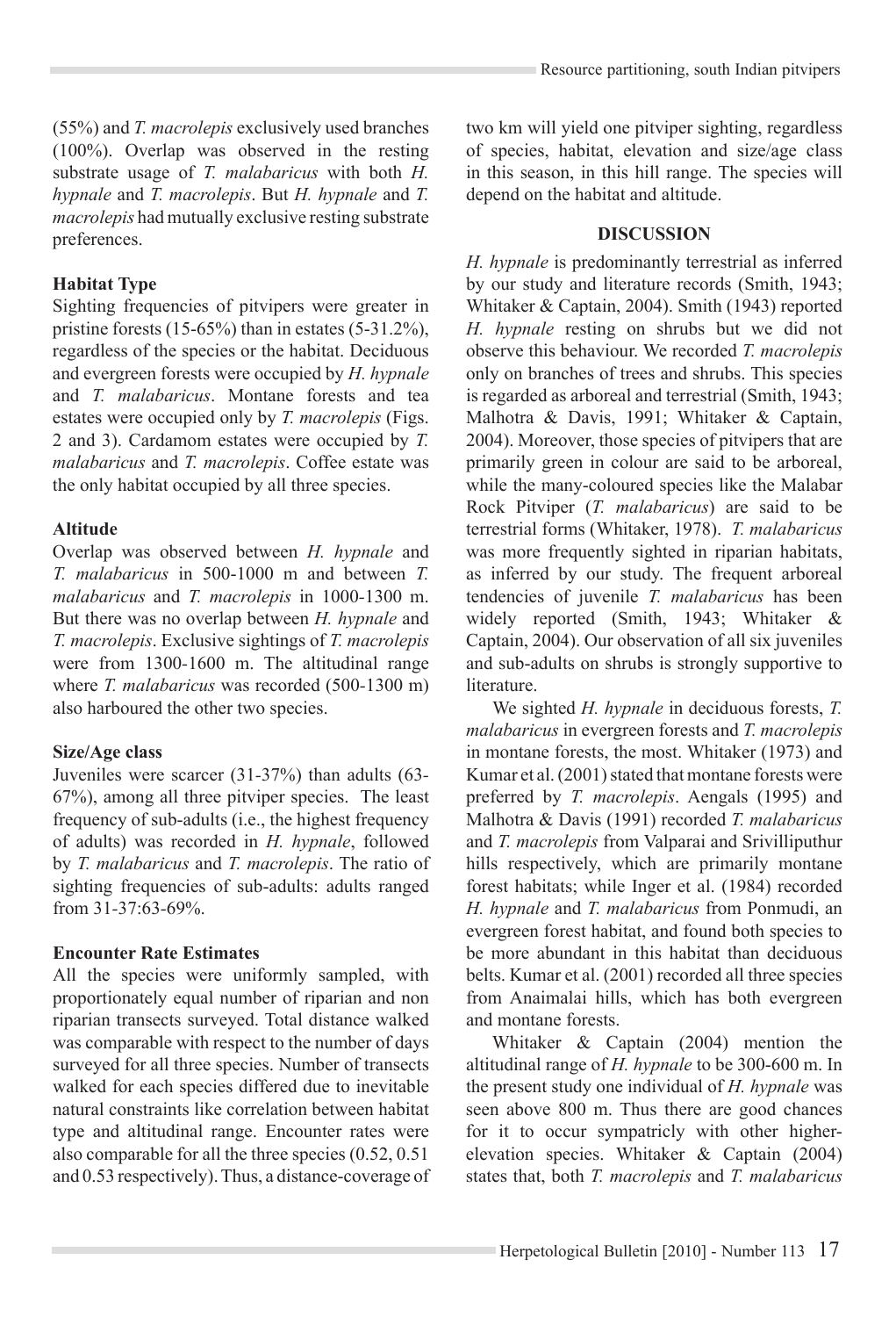occur from  $610-2134$  m. But in the present study, no *T. macrolepis* was recorded below 1000 m and no *T. malabaricus* was sighted above 1300 m. It is noteworthy to mention here that this survey was undertaken from 500-1600 m, in hills covered with all the three habitat types inhabited by pitvipers. In general, literature states that, higher elevation forests  $(> 1000 \text{ m})$  were often recorded to have either or both *T. macrolepis*, *T. malabaricus* (Aengals, 1995; Kumar et al., 2001; Malhotra  $\&$ Davis, 1991) and lower elevation forests  $(< 1000$ m) were reported to have either or both, *H. hypnale*, *T. malabaricus* (Inger et al., 1984; Kannan et al., 2006). However, in one instance *H. hypnale*, *T. macrolepis* and *T. malabaricus* all coexisting in the same forest has been recorded from Andiparai (1000 m), in Anaimalai hills (Kumar et al., 2001). In the present study however, we did not observe all the three species to be syntopic. This confusing state regarding altitudinal distribution of south Indian pitvipers necessitates further field studies.

We observed fewer juveniles (31-37%) than adults (63*-*67%) revealing an equal and homogenous recruitment of populations. Thus our data corroborates previous findings that suggest the result of high mortality in juveniles and increased life expectancy with age is that the adult populations of snakes represent the accumulation of many years' reproduction (Porter, 1972).

Our study produced equal encounter rate estimates and hence equal relative abundance (0.51*-* 0.53 sightings per km) equating to one sighting per 2 km. The relatively lower encounter rates in anthropogenic (5*-*31.2%) than pristine habitats (15*-*65%) is in accordance with Porter (1972) who remarked that snake populations seem to be regulated by conditions of cover, food and basking sites. The high optimal conditions found in pristine conditions support higher densities and diversities of snakes than less favourable conditions, as anthropogenic pressures will degrade its abiotic and thus its biotic content.

# **CONCLUSION**

It is well understood that, of the three species of pitvipers studied, one is terrestrial, another is arboreal and the other both terrestrial and arboreal. Thus they differed in resting substrate usage, with

a marginal overlap. It was also observed that there was an altitudinal separation in their distribution, with a marginal overlap. It is clear that all three species of pitvipers are equally abundant, as inferred from their encounter rates. Thus, theoretically these three pitviper species with different resting substrate preferences can be sympatric, although altitude is a limiting factor. They were indeed sympatric in a wider altitudinal range of 500-1300 m. the transition zone of deciduous - evergreen montane forest types, where *T. macrolepis* was not dominant. The other two species were observed to be dominant in this altitudinal range. The sighting frequencies of the three species were relatively low in intermediary altitudinal zones where they were sympatric.

One species differed from the other two in terms of niche breadth. *T. malabaricus* is (1) both arboreal and terrestrial (vs. predominantly terrestrial *H. hypnale* and predominantly arboreal *T. macrolepis*), (2) has preference for mid-altitude zones (vs. predominantly low altitude preferring *H. hypnale* and predominantly high altitude preferring *T. macrolepis*) and (3) is primarily a riparian habitat species (vs. primarily non-riparian habitat preferring *H. hypnale* and *T. macrolepis*). Therefore *T. malabaricus* has diverged preferences thus avoiding resource-competition with *H. hypnale* and *T. macrolepis*. *H. hypnale* and *T. macrolepis*, despite being capable of occurring sympatricly with one another (due to their mutually exclusive resting substrate preferences) were observed separately because of their diverse altitudinal preferences. This was an advantage for the mid-elevation preferring *T. malabaricus*. Thus the resource use pattern of *T. malabaricus* overlaps with that of the other two species, which in turn have mutually exclusive, non-overlapping resource use patterns. This is a preliminary study and a more detailed, long-term study, involving a greater sample size of each pitviper species and increased geographical range, is needed for a better understanding of their ecology.

#### **ACKNOWLEDGEMENTS**

We thank Tamil Nadu Forest Department, Sukhdev, P.C.C.F, Srinivasa Reddy, D.F.O. Theni, Subramaniam, D.F.O. Virudunagar; for permission;